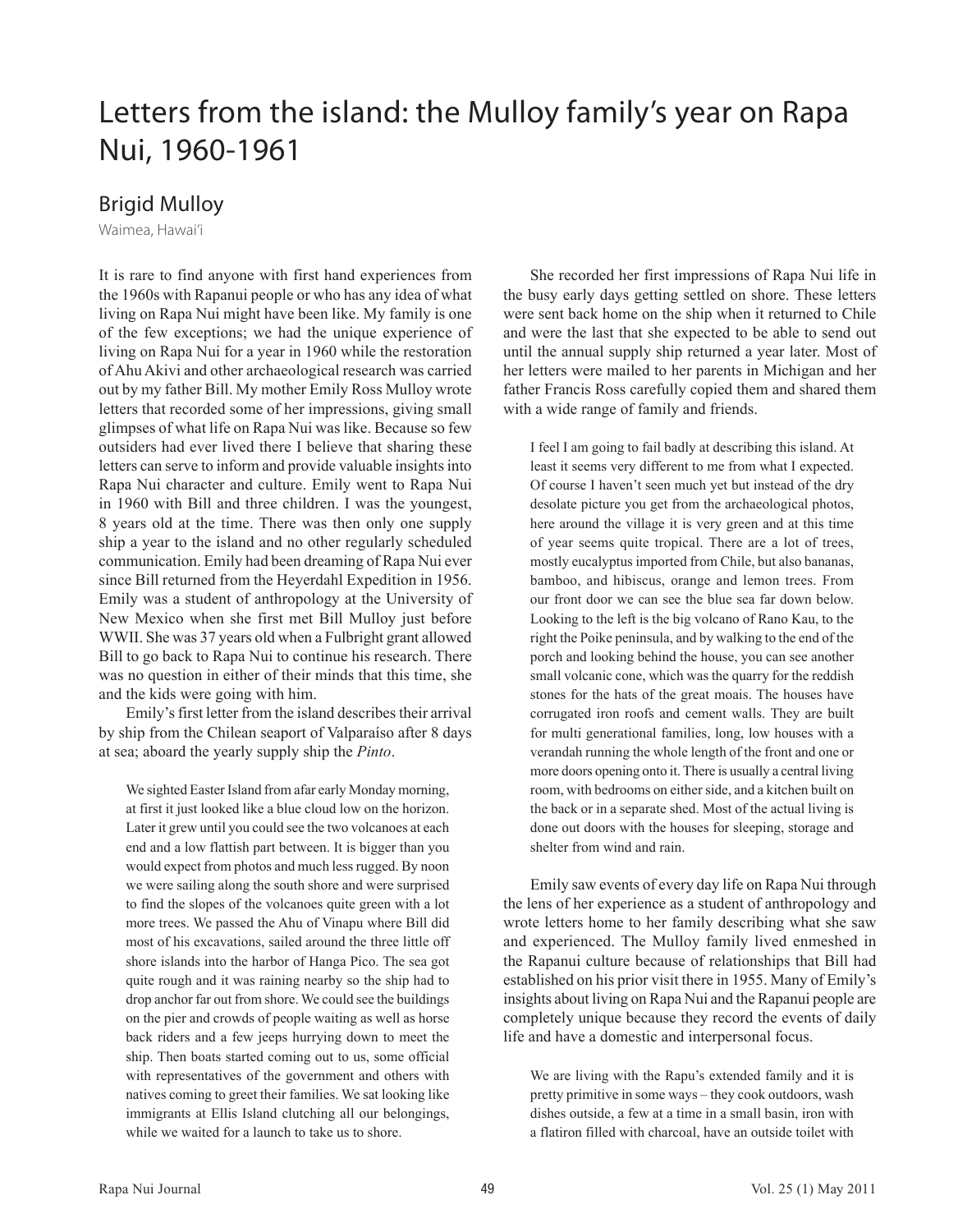rats under it and millions of flies. Pigs, horses, chickens and cats and dogs wander around more or less freely but are not allowed in the house. The love and feeling of belonging to a family, more than makes up for the primitive living conditions. The Rapus (who we are staying with) adopted Bill when he was here in 1956 and we are all considered part of their family. This is a wonderful family to belong to. The father Alejo is a handsome old patriarch, with a family of 10 children, three wives, 50 odd grandchildren, and 20 or so great-grandchildren, plus Aunts, Uncles, and in-laws, all of who regard us as their special charges. They will not permit us to pay for anything or to do any work for ourselves. Yesterday for example one of the neighbors sent word that she would wash all of our clothes, "we are of the same blood" she said because her father was an American. On our first full day here, the kids and I were given so many presents, six chickens and dozens of eggs, pineapples, tomatoes and, watermelons, as well as a baby pig two yellow kittens and the promise of two horses. This was just a typical day as we have had similar gifting every day since and are well provisioned to set up house keeping when we move down to our own home in the village.

This summer the Island has had a lot more rain than usual, so everyone has full water tanks, but at this point until the ship's stores are all unloaded, everyone is short of such things as tea, sugar, coffee, flour, cigarettes, kerosene, matches and soap. Of course all the stuff we brought of this category is still being unloaded too, and we can't get at it either so we are learning to get along with coffee made with one teaspoon full to the gallon. Food, however, is good and plentiful, plainly cooked and not much seasoning but lots of meat, fish, and plenty of fresh fruits and vegetables. The first meal we ate here Monday night, we had pork, chicken, and lobster, green peas, fresh tomatoes, bread, desert –a caramel custard, watermelon, and juice made from fresh pineapples.

I seem to be able to get only a little written on this at a time before being interrupted by visitors and of course at night, with nothing but candles or kerosene lamps, I can't write.

A month later she has settled her family into the small house in the village, the kids are attending the local school that only goes to the sixth grade and they are already becoming a part of Rapa Nui life. Emily, in spite of her resolve, is finding it increasingly harder to find time to write.

It's been over a month since I wrote last and the reason for writing now is that yesterday Martin showed up with a rumor that a plane is coming soon. I expect it is just a rumor but in case I want to get some of the things written down so I can send a letter if it should turn out to be true. Strangely enough several nights ago I dreamed a plane did come and had Americans on it. The Rapa Nui all believe

in dreams as predictions of the future, disaster, death, or as a way of communicating with people who are off island. Not too long ago a woman died very suddenly under the anesthetic while being operated on for a tumor. Rebecca told me afterwards that the woman had dreamed just before that she saw her daughter who is in the continent and the daughter's baby and Rebecca said that the daughter had undoubtedly dreamed about her mother at the same time. Martin while he was on the expedition with Heyerdahl also dreamed about his father and it was at that time Alejo was being operated on and nearly died. Alejo also insists that he saw Martin while he was unconscious from the anesthetics. Anyway all Rapanui take dreams seriously so maybe mine will prove to have been a true prediction also.

In a later letter, Emily gives a fascinating analysis of ships and their importance to people on Rapa Nui.

One might almost say that the inhabitants of this Island have a sort of mass psychosis about ships, which expresses itself in dreams of ships, seeing imaginary ships, especially at night, and most of all in rumors about ships. The symptoms have lately been extended to include airplanes, though these are still relatively rare.

Perhaps someday ships and planes will become such a commonplace event here that the whole population will no longer turn out to see them but I doubt it. Certainly their interest hasn't changed very much since the days when the earliest accounts were written. Ships mean so much on an island that is 2000 miles from anywhere. New faces to see, new products from different parts of the world, news from the outside, opportunity to send and receive mail, perhaps even a chance for one of the young men to stow away and actually travel to some of the fabulous countries of the world outside.

During our stay here hardly a week goes by without at least one person coming to tell us very confidentially that on such and such a date a ship (usually an American ship) was coming. Often the stories were quite detailed, even at times including the name of the ship, size and type of vessel, country of origin, exact time of arrival and number of hours or days it would stop.

At the slightest rumor of a ship children quit school, workmen lay down their tools, everyone starts rummaging under the bed for his stock of wood carvings or her supply of shell necklaces and banana fiber hats, and begin to walk, run, or ride to the shore nearest the expected point of landfall. To spread the word more quickly, some small boy would climb to the top of the family rainwater tank and shout through the pipe "Te pahi!" A ship! This imparted a fine resonant quality that carries long distances. But even without artificial enhancement, the word always seemed to spread as if by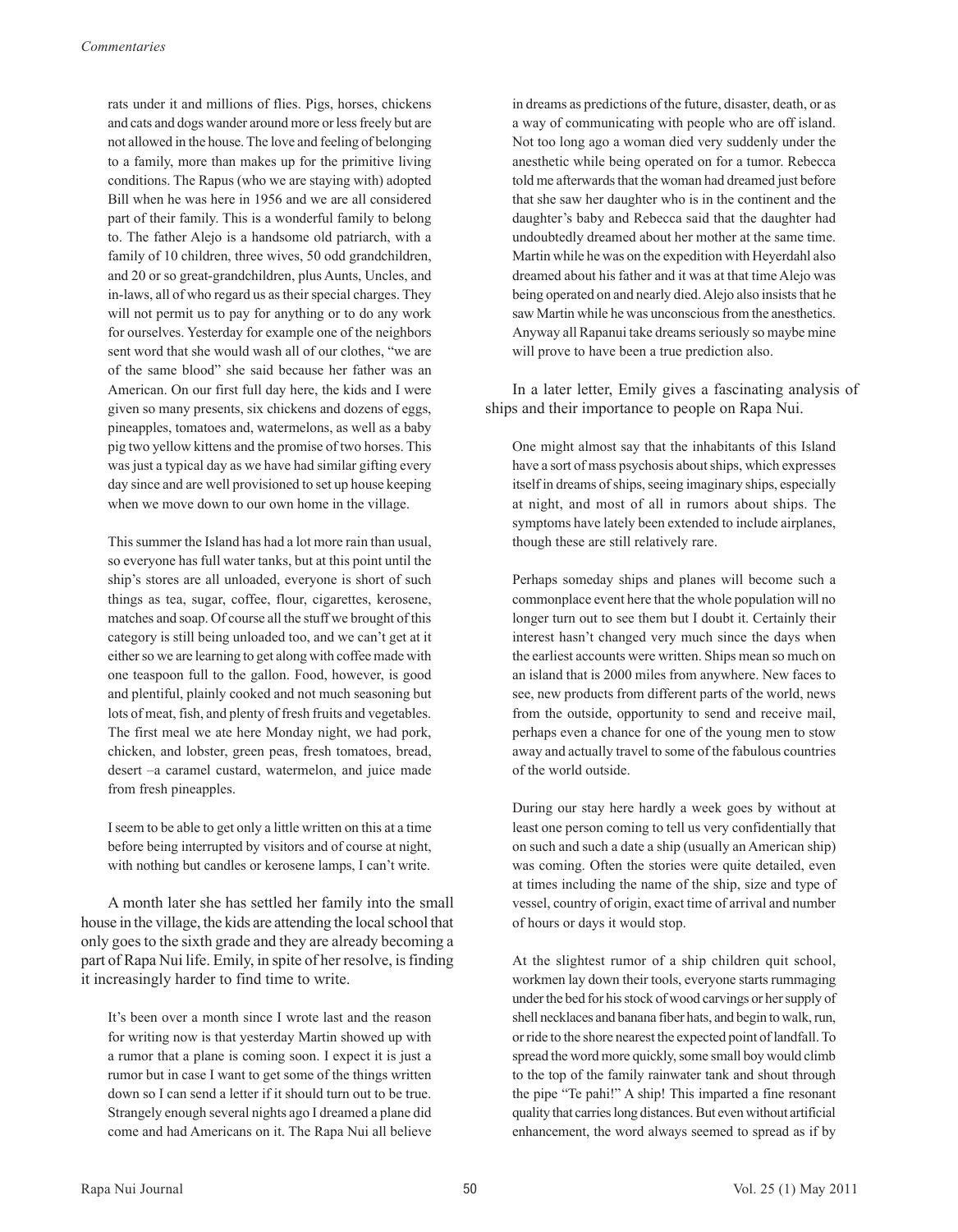magic. If it were daytime, the owners of small boats would hurry to get them out and into the water.

But no matter how many disappointments they had, the next time everyone would be just as excited, and just as enthusiastic as before. The worst disappointment was for a ship to pass by at night. Then there was no chance of taking the boats out. But then there was always the hope that maybe it will drop anchor and stay until daylight everyone would stay at the shore and watch until the lights finally disappeared for good. I myself could never understand how any ship's captain could bear to get so close to the fabulous Easter Island and not even want to stop. Whatever the explanation, few ships do actually stop.

This importance of ships to Rapa Nui in the early post contact period was reinforced for me on my visit to Rapa Nui in 2009. A Rapa Nui archaeologist, Charlie Love (a student of my father's) had just unearthed an impressive replica of a European ship, complete with Captain's fore deck and stone ballast in the hold. It appears to have been used for some form of ritual or theatrical performance, perhaps as a way to try to attract ships to Rapa Nui. Some of the same ships, that into the 1960s, would still consume the public imagination.

Emily goes on to say that…

Ships of many nations have been to Easter Island at some time or other and the islanders are very much aware that the world has many countries, with different languages and customs, though their idea of the actual geography may be very hazy. One old lady came to see us and told us that she had just found out from a grandchild's school book that "Chile and America were one island" (i.e., North and South America are connected by land) so that, if she came to Chile, it would be a simple matter for her to come and see us. The whole concept of an island too large to walk across in a matter of a day or two simply did not exist for her. In fact the Rapanui word for country also means island.

The different countries are judged by the representatives they have seen, their behavior while on shore, generosity or lack of it in trading, and the quality of goods, especially cigarettes, offered in trade. American cigarettes are especially desirable, but we did not have them, since our supplies all were bought in Chile. Still, Chilean cigarettes were far preferable to Russian ones, which the islanders had, to their great disgust, consisted of a long cardboard filter or mouthpiece and very little tobacco.

Of all the desired trade goods, tobacco was the most highly prized. There was some local tobacco grown (I remember my Rapanui grandmother Filomena rolling her own with leaves dried in the sun and old brown paper). During

the Heyerdahl Expedition workers were paid in cigarettes and they gladly worked for them. To this day, many people on Rapa Nui smoke and they joke that it is okay for them to do so because they have the cleanest air in the world and get no pollution from any other sources. On the other hand, both of my parents died of lung cancer, my father in 1978 much before he was finished with his work on Rapa Nui.

In May of 1960 a massive earthquake in southern Chile sent a huge tsunami wave crashing across the Pacific Ocean reaching as far as Hawaii's Hilo Bay and the coast of Japan. There was no Pacific Tsunami Warning System then and it was the neighborhood kids on Rapa Nui who gave the first warning, as Emily describes in the following letter.

On Sunday night we were just getting ready to have supper when some kids outside started hollering for us to come out and look at the beach. When we first looked, the rocks a little way from shore, which normally stand several meters above the high tide line, had completely disappeared. The stone pier was covered with water, and the water was level with the base of the statue standing at the end of our street. By the time we all went down to see, the water had all gone out again, and lots of little kids, and big people too, were poking around in the pools to find fish, which had been washed up. Then in about 15 minutes the water rose again and everyone ran for high ground. It never again got as high as the first wave, it continuing sucking out and coming in all that evening from seven until about midnight. Each time when the waves went out they went out much farther than the actual low tide level, so that all the area between the normal shoreline and the previously mentioned offshore rocks, was practically drained of water.

I think that by eight or nine o'clock, the entire village was down here by the waterfront, and of course we were too. People brought torches of rags dipped in gasoline, carbide lamps and flashlights and in the intervals when the sea went down they scrambling around on the exposed rocks, catching the stranded fish, lobsters, crabs and octopus, A lot of people stayed down at the beach all night, especially the old people who evidently believed that by chanting and praying they could keep the water from coming higher. No one here was drowned, and no one's home was washed away….

But on the other side of the island, perhaps because it was the side facing the continent and got the first shock of the wave, a great deal of damage was done. The first result here that anyone knew about, except of course for the big supply of fish, was next morning when it became apparent that the sea had brought in a lot of sand to the beach down here, sucked it up from the deeper ocean and deposited it on top of and among the rocks. This was a big piece of luck for the island government and also for all the private individuals who are planning construction, since you need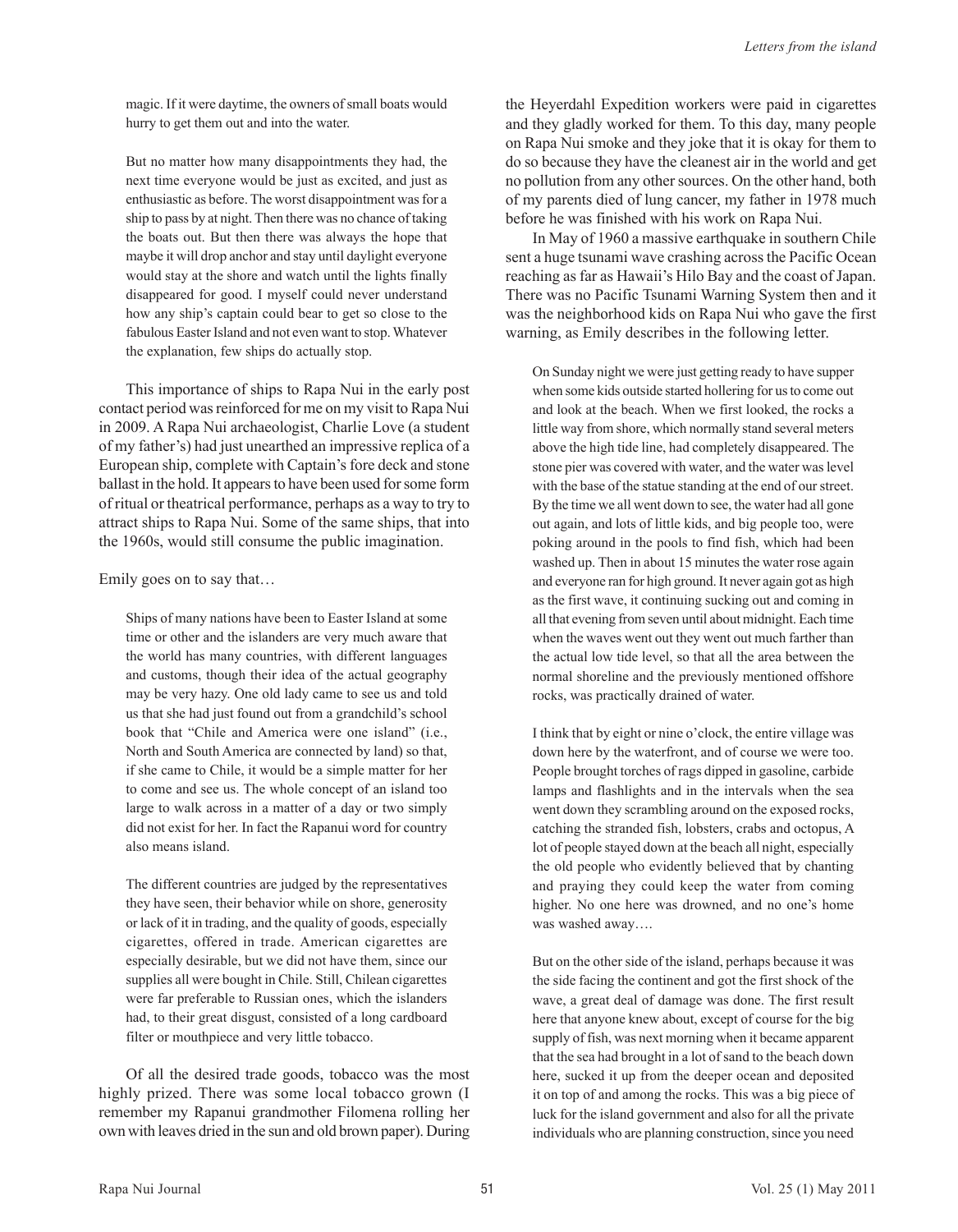sand for cement, and before, it had to be hauled in from the other side of the island in oxcarts.

On the other side of the Island in the bay of Hotu Iti, which is on the coast between the volcanoes Rano Raraku and Poike, the sea had risen 13 meters above its normal level and covered a very large area, going in some spots as much as 700 meters inland, It completely destroyed the largest, and previously one of the best preserved ahus on the island, Tongariki. It had 15 huge stone statues or moai, all in very good condition though tipped over, and a high masonry platform of at least seven courses of stones. Because the population of the island is confined to the village of Hanga Roa no one was hurt or even witnessed the damage. It was a few days later that someone got over to that part of the island and reported the devastation. More regret was expressed by the Rapa Nui people for the missed opportunity of gathering up the hundreds of lobsters and thousands of fish than for the destruction of the impressive ahu site.

In November of 1960 an unexpected ship did arrive and Emily describes the big event in her letter.

Yesterday was a big big event for the island. A ship actually came! A destroyer "Gronigen" from the Royal Dutch Navy stopped here on Rapa Nui for the day. About 5 in the morning we were awakened by the people bringing their fishing boats down to put them in the water. About 7 the ship passed Hanga Roa and then turned around and headed back toward the pier at Hanga Piko. We couldn't see it from our house as it was anchored so close in. We all went over to Hanga Piko about 8 am and right away Bill was invited to go on board with some of the Navy officials. Kathy, Brigid and I watched the launches coming ashore and started talking to some of the Dutch sailors. They nearly all spoke English so we were in demand as interpreters for the people who wanted to trade woodcarving for cigarettes and blue jeans. The Dutch were here 5 years ago and won the reputation of being very hardheaded bargainers and this certainly seemed to be true. It gave me a very strange feeling to see all these blond and blue-eyed men, though there were a few Indonesians were among them. After a year of knowing everyone on the island and mostly speaking Spanish, it was a shock to deal with a new group of faces and to speak English.

Later the Dutch officers went on a tour of the island with Bill, and in the afternoon we were invited on board the ship for a drink, good Dutch beer was a treat and good Edam cheese even more so. We were given chocolate candy, which our children certainly appreciated. Bill and Father Sebastian both had a chance to fill up on their favorite sauerkraut, when they had dinner aboard the ship before it sailed that evening, after only about a ten hour stay.

At the end of that wonderful year, when events were already becoming part of myth and memory and our time on Rapa Nui was getting short, Emily drew from her anthropology background to record some of her impressions from having lived a full ship to ship cycle on the island.

Being part of the Rapu family meant we were included in the distribution of everything they had (mostly food of all kinds, raised locally) but also that we were supposed to reciprocate by providing them with the things they lacked from our supplies. Cigarettes, kerosene, matches, clothes, shoes, kitchen ware, tools, pretty much everything we had. The idea of rationing supplies so as to last out the year is quite foreign to their nature. You use it as long as it is available, and then do without. And we have found it quite amazing the number of things we have been able to live with out quite comfortably. As the year draws to a close and we run out of one thing after another, it is surprising how often the system goes into reverse and we are given carefully hoarded supplies from our Rapa Nui family's secret stores. This system of social reciprocity works to redistribute resources and we find the Rapa Nui people to be just as generous with us as they had expected us to be with them when we first arrived with a full stock of exotic goods.

Actually our way of life is much closer to the Rapa Nui way. Naturally we are accustomed to doing our own work and enjoy roughing it, when we go out with the natives we cook things over the open fire and eat with our fingers off banana leaves, they always seem surprised we adapt so well to such things. I think we have a lot more fun and we are respected by the Islanders. This is partly because Bill said he would come back and actually did. Apparently an awful lot of people say this but few actually make it. All of us would like to stay not the least in my case. I have the idea that the people here are about to enter a new period of development and I would like to be here to see how it turns out.

The main focus and motivation for our family's excursion to Rapa Nui was Bill Mulloy's archaeological research. He worked with a local crew, going everyday on horseback out to the field on an impressive project. Ahu Akivi was the first ever complete archaeological excavation and restoration of an Rapa Nui ahu complex. The statues were re-erected on the platform using ancient methods and only manual labor. Emily describes this work at the end of our year there.

Naturally, Bill accomplished the year's most spectacular work. He was sent to the island together with Gonzalo Figueroa, the young Chilean archaeologist. Their project was a joint one, to excavate, study and if possible restore, one or more of the several hundred ahus or temple sites